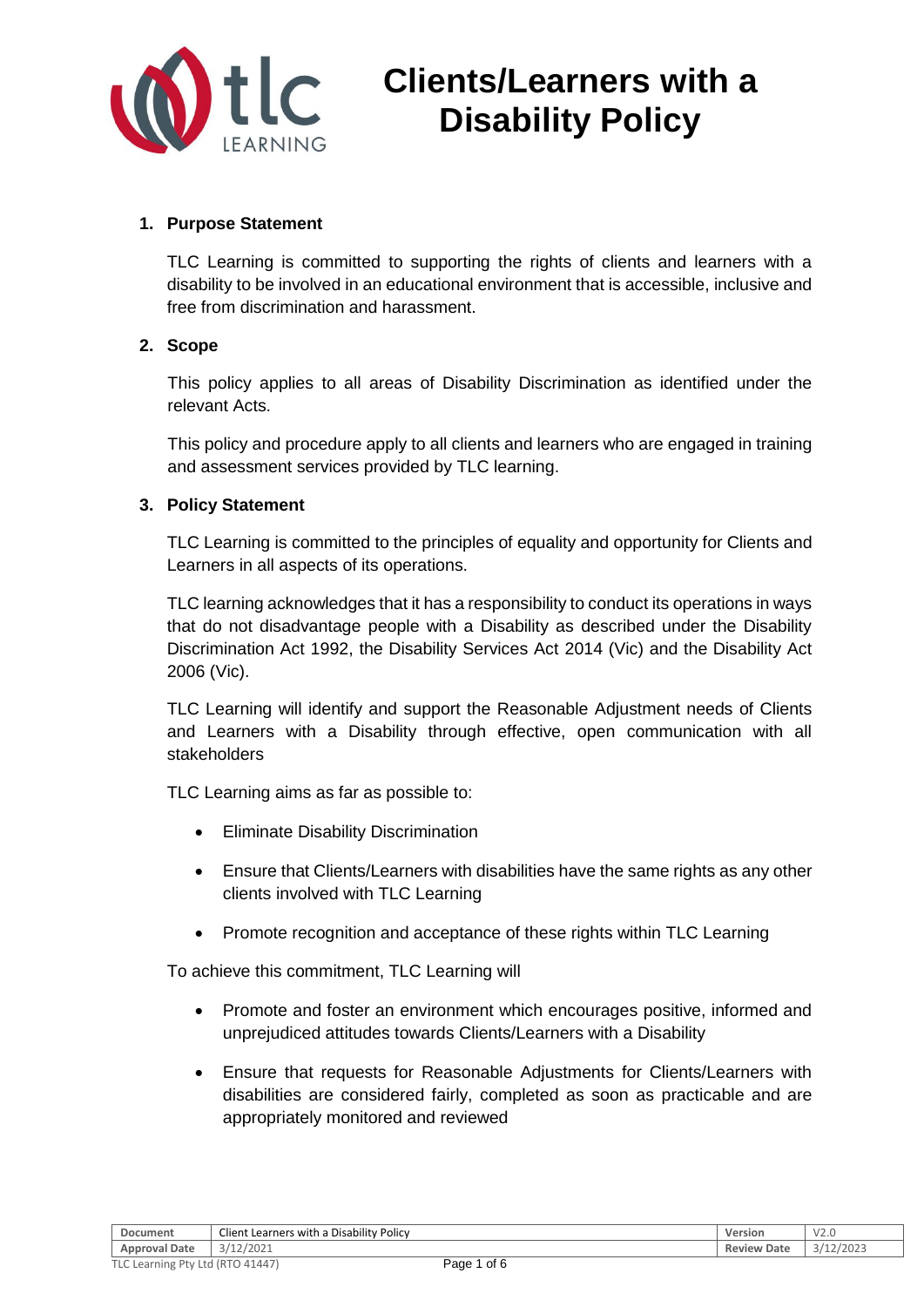

- Ensure that positive and practical steps are undertaken to enable people with a Disability to apply for and enroll in TLC Learning's training programs and that barriers to access are identified and removed
- Ensure that the needs of Clients/Learners with a Disability are met in relation to the physical environment of TLC Learning including buildings, facilities and information technology systems

## **4. Implementation**

## **4.1 Roles & responsibilities**

### **4.1a Chief Executive Officer**

• Authorization of Learners and Clients with a Disability Policy and all related procedures and documentation

## **4.1b Chief Quality Officer**

• Ensuring systems and processes are in place for compliance with all relevant legislative, regulatory and statutory requirements, professional standards and guidelines

### **4.1c Chief Operation officer, Chief Finance Officer and Chief Human Resources and Industrial Relations Officer**

• Contribute to approval to Learners and Clients with a Disability procedures and documents as related to area of operational/business responsibility

### **4.1d Manager – TLC Learning**

- Policy, procedures and related documentation distributed throughout the RTO
- Implementation of policy and relevant procedures
- Implementation of relevant inductions to ensure staff practices are compliant
- Ensuring staff compliance with relevant policies and procedures and protocols through implementing audits and analyzing relevant data trends
- Receiving and acting upon Client, Learners and other stakeholder feedback

### **4.1e All Staff**

- Keep informed of all relevant current TLC Learning Policies and Procedures
- Attend relevant induction sessions

## **4.1f Quality and Information Coordinator**

| Document                         | Client Learners with a Disability Policy |             | Version            | V <sub>2.0</sub> |
|----------------------------------|------------------------------------------|-------------|--------------------|------------------|
| <b>Approval Date</b>             | 3/12/2021                                |             | <b>Review Date</b> | 3/12/2023        |
| TLC Learning Pty Ltd (RTO 41447) |                                          | Page 2 of 6 |                    |                  |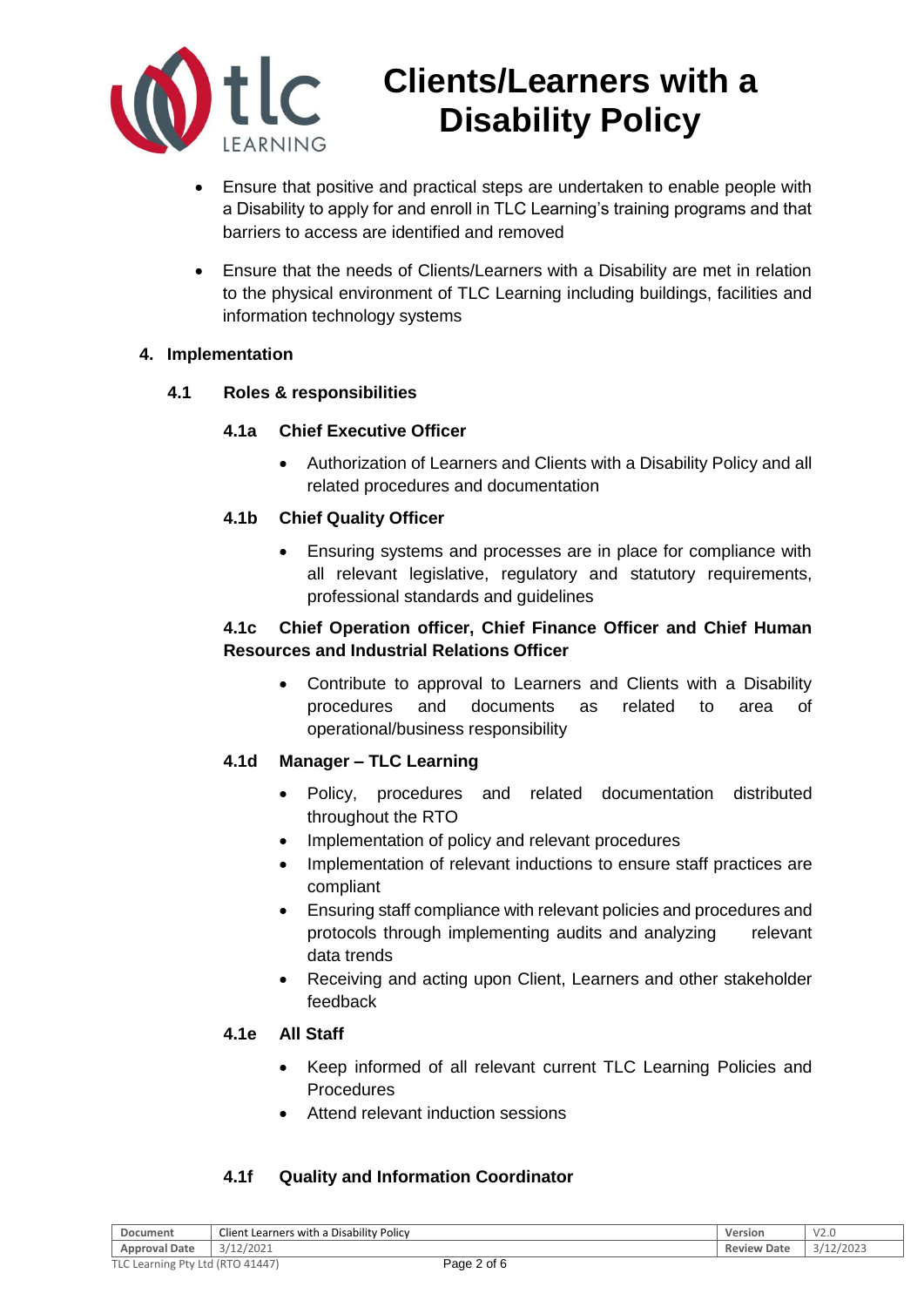

• Review of Policy at a minimum of 2 years and/or in alignment with legislative or statutory changes

## **4.2 Relevant stakeholders**

**4.2a** Potential and current Clients/Learners and staff of TLC Learning

### **5. Definitions**

**5.1** Disability – the Disability Discrimination Act 1992 defines Disability in relation to a person as:

Total or partial loss of the person's bodily or mental functions

Total or partial loss of a part of the body

The presences in the body of organisms causing disease or illness

The malfunction, malformation or disfigurement of a part of a person's body

A disorder or malfunction that results in the person learning differently from a person without the disorder or malfunction

A disorder, illness or disease that affects a person's thought processes, perceptions of reality, emotions or judgement or that results in disturbed behavior.

The definition refers to a disability that presently exists, previously existed but no longer exists, or may exist in the future. A Disability is defined by the disability Discrimination Act 1992 5o include:

- Physical
- Intellectual
- **Psychiatric**
- Sensory
- Neurological
- Learning disabilities
- Physical disfigurement
- The presences in the body of disease-causing organisms

The Act covers a Disability which people have not, have had in the past, may have in the future, or are believed to have

5.2 Impairment – impairment is defined in the Anti-Discrimination Act 1992 as;

The total or partial loss of the person's bodily functions, including the loss of a part of the person's body

| Document                         | Client Learners with a Disability Policy |             | Version            | V2.0      |
|----------------------------------|------------------------------------------|-------------|--------------------|-----------|
| <b>Approval Date</b>             | 3/12/2021                                |             | <b>Review Date</b> | 3/12/2023 |
| TLC Learning Pty Ltd (RTO 41447) |                                          | Page 3 of 6 |                    |           |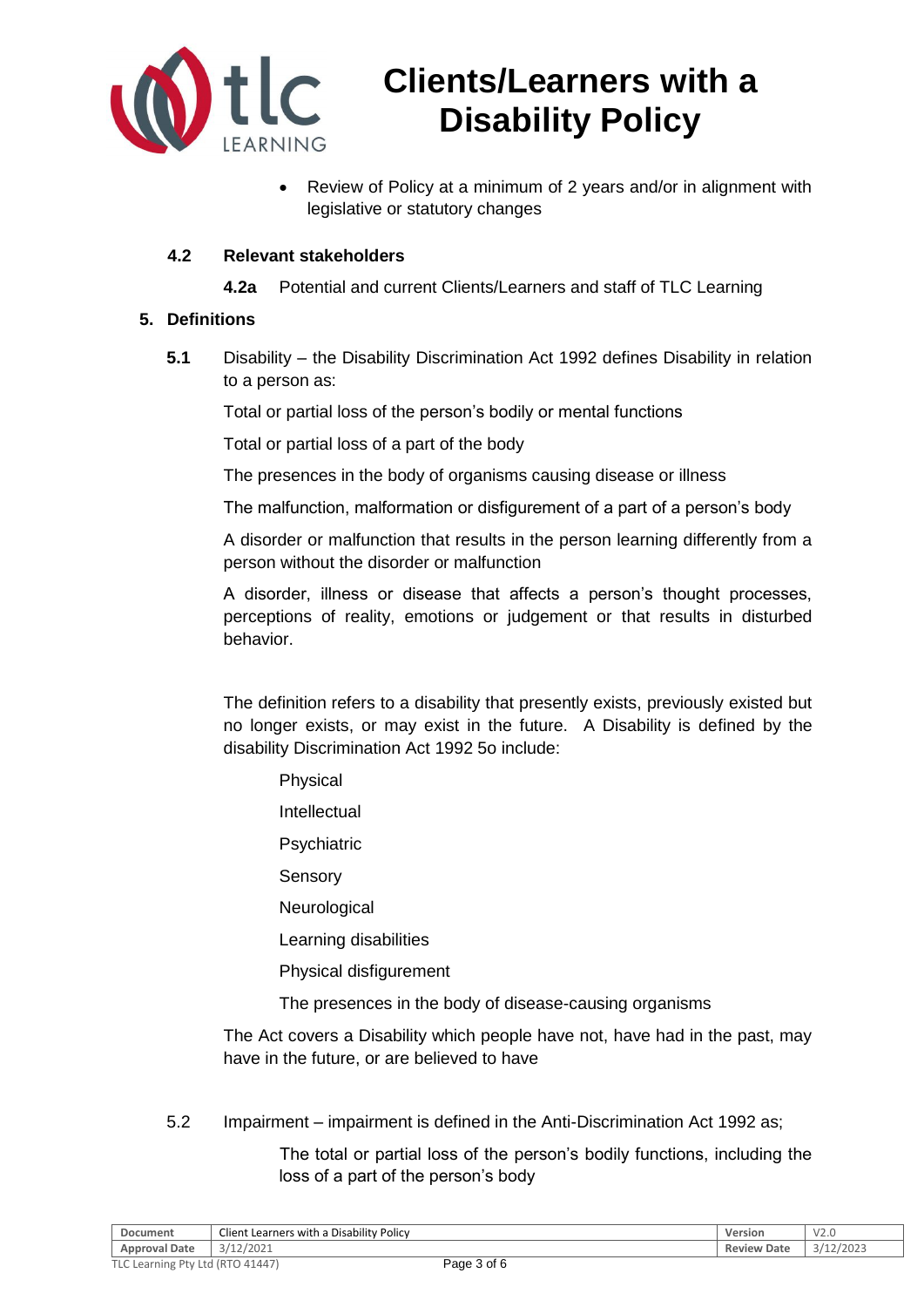

The malfunction, malformation or disfigurement of a part of the person's body

A condition or malfunction that results in the person learning more slowly than a person without the condition or malfunction

A condition, illness or disease that impairs a person's thought processes, perception of reality, emotions or judgement or that results in disturbed behavior

The presence in the body of organisms capable of causing illness or disease

Reliance on a guide dog, wheelchair or other remedial device, whether or not arising from an illness, disease or injury or from a condition subsisting at birth

The definition includes an Impairment that presently exists or previously existed but no longer exists.

5.3 Disability Discrimination – the Disability Discrimination Act 1992 makes it unlawful to discriminate against a person because of their Disability. This includes people who are relatives, friends and carers of people with a disability

Direct disability Discrimination occurs when a person with a Disability is treated less favorably than a person without a Disability would be treated in the same of similar circumstances

Indirect Disability Discrimination – occurs when there is a requirement, condition or practice that is the same for everyone but has an unfair effect on a particular group of people. Defenses to claims of unlawful discrimination include assessments of Inherent Requirements and Unjustifiable hardship

- 5.3 Disability Harassment occurs when someone is made to feel intimidated, insulted or humiliated because of their Disability as specified under the Disability Discrimination Act 1992
- 5.4 Inherent requirements are the fundamental, essential elements to the performance of the roles and tasks of the training program that TLC learning considers whether the person could perform these requirements if some Reasonable Adjustment was made, including adjustments to facilities, equipment, work or study practices or training
- 5.5 Reasonable Adjustments are measures which an organization implements to enable the Client/Learner with a Disability undertake the Inherent Requirements of the training program they are enrolled in
- 5.6 Universal Design principles is an approach towards enabling services and environments to be usable by as many people as possible regardless of age, ability or circumstance. The seven principles for universal access are: fairness, flexibility, logical, understandable, toleration of differences, straightforward in use and physical accessibility

| Document                         | Client Learners with a Disability Policy |             | Version            | V <sub>2.0</sub> |
|----------------------------------|------------------------------------------|-------------|--------------------|------------------|
| <b>Approval Date</b>             | 3/12/2021                                |             | <b>Review Date</b> | 3/12/2023        |
| TLC Learning Pty Ltd (RTO 41447) |                                          | Page 4 of 6 |                    |                  |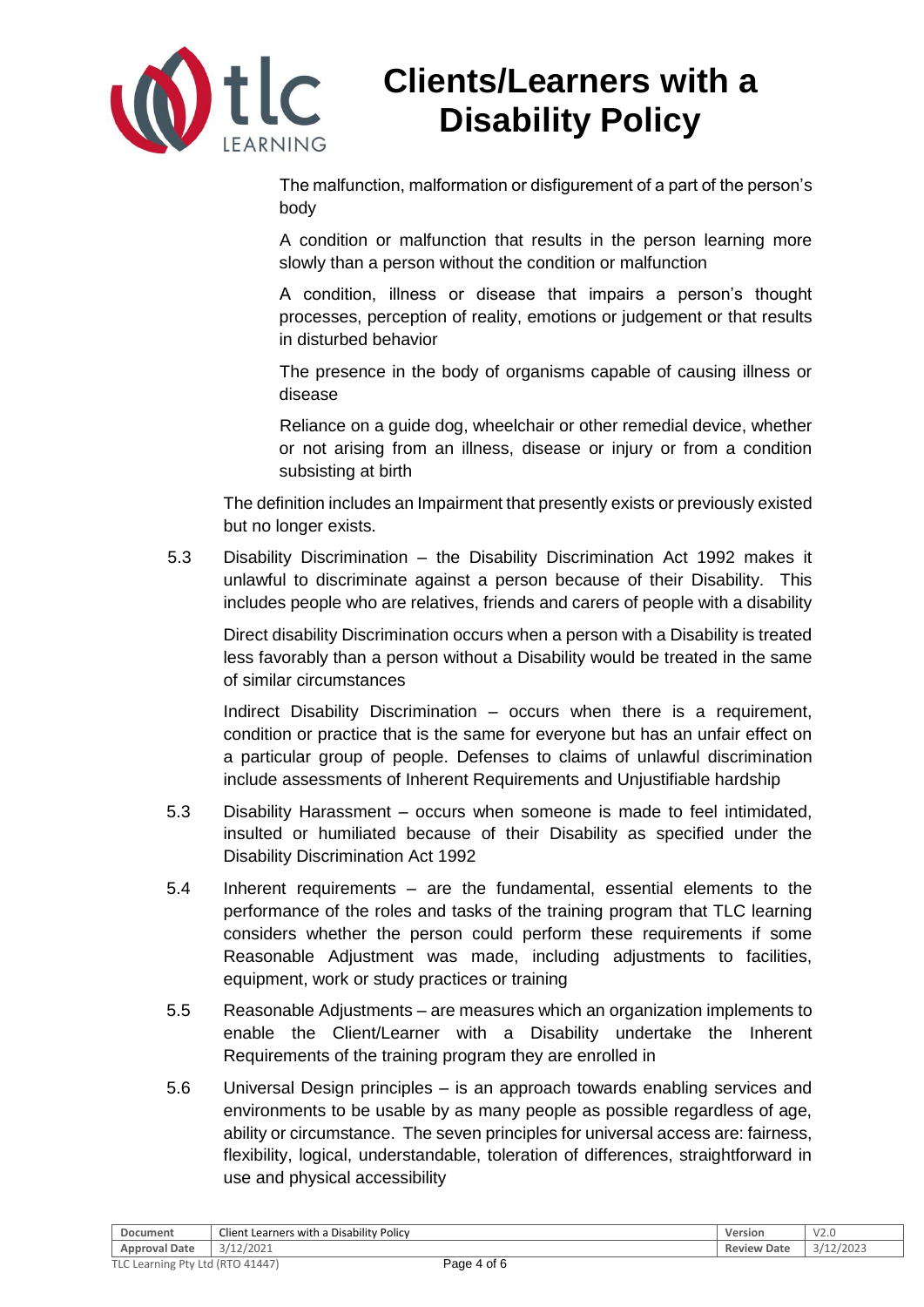

5.7 Unjustifiable Hardships – is a defense to a claim of discrimination on the grounds of Disability. It requires TLC Learning to consider all relevant circumstances of a particular situation before making a decision in regards to admitting/enrolling a person with a Disability into a Training Program. It includes the following:

Nature of the benefit or detriment likely to accrue or be suffered by any persons concerned

Effect of a Disability of the person concerned

Options there are to meet the requirements of the person with a Disability

Financial circumstances and the estimated expenditure by TLC Learning

### **6. Related/relevant legislative/policy frameworks**

**6.1** Anti-Discrimination Act 1991 Australian Human Rights commission Act 1986 Disability Discrimination Act 1992 Disability Services Act 2014 (Vic) Disability Act 2006 (Vic) Equal Opportunity (Commonwealth Authorities) Act 1987 Fair Work Act 2009 Occupational Health and Safety Act 2004 (Vic) Occupational Health and Safety Regulations 2007 (Vic**)**

### **7. Related Documents**

- **7.1** Anti-Discrimination Policy & Procedure
- **7.2** Access and Equity Policy
- **7.3** Bullying and Harassment Policy and Procedure
- **7.4** TLC Learning Code of Ethics
- **7.5** TLC Learning Code of Practice
- **7.6** Learners Code of Conduct
- **7.7** Disciplinary Policy and Procedure
- **7.8** Privacy and Confidentiality Policy and Procedure
- **7.9** Pre- training review Policy and Procedure
- **7.10** Language, Literacy and Numeracy Policy and Procedure

| Document                         | Client Learners with a Disability Policy |             | Version            | V <sub>2.0</sub> |
|----------------------------------|------------------------------------------|-------------|--------------------|------------------|
| <b>Approval Date</b>             | 3/12/2021                                |             | <b>Review Date</b> | 3/12/2023        |
| TLC Learning Pty Ltd (RTO 41447) |                                          | Page 5 of 6 |                    |                  |